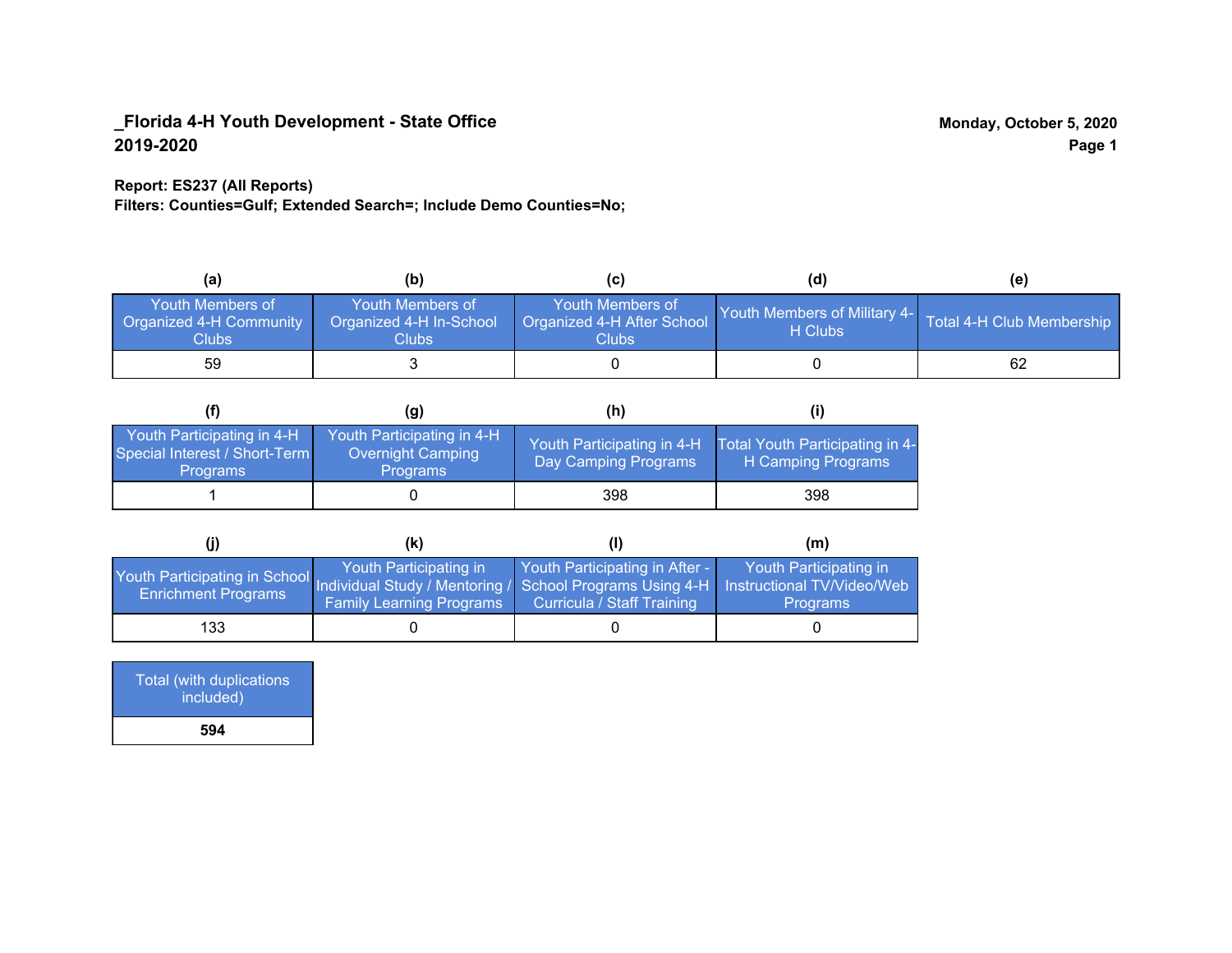**Report: ES237 (All Reports)**

**Filters: Counties=Gulf; Extended Search=; Include Demo Counties=No;**

## **School Grade (duplications eliminated)**

| <b>Kinder</b> | 1st | 2nd | <b>3rd</b> | 4th | 5th | 6th | 7th | 8th | 9th | 10th | $-11$ th | 12th | Post HS Not in School Special | Total |
|---------------|-----|-----|------------|-----|-----|-----|-----|-----|-----|------|----------|------|-------------------------------|-------|
|               | 34  | 104 | 104        | 80  | 208 | 22  |     |     |     | -    |          |      |                               | 564   |

# **Gender of 4-H Youth Participants (duplications eliminated)**

| Male | Female | Total |
|------|--------|-------|
| 237  | 327    | 564   |

# **Place of Residence of 4-H Youth Participants (duplications eliminated)**

| <b>Farm</b> | Towns of under 10,000 and<br>rural non-farm | Towns and cities (10,000-<br>50,000), and their suburbs | Suburbs of cities of over<br>50,000 | Central cities of over 50,000 | Total |
|-------------|---------------------------------------------|---------------------------------------------------------|-------------------------------------|-------------------------------|-------|
|             | 155                                         | 398                                                     |                                     |                               | 564   |

## **Total 4-H Youth Participants (duplications eliminated)**

**Total** 

**<sup>564</sup> Note: The four totals on this page should all match.**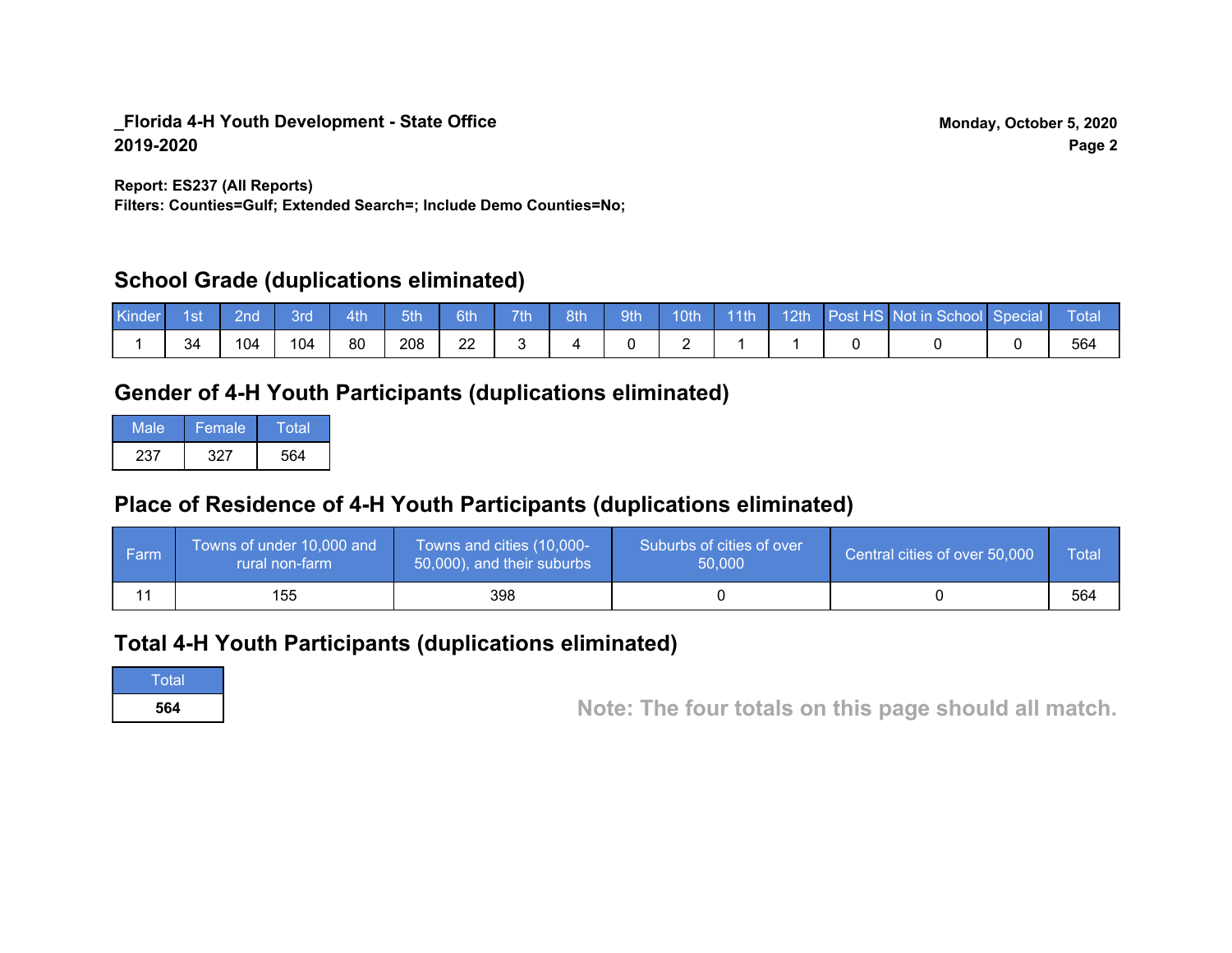**Report: ES237 (All Reports)**

**Filters: Counties=Gulf; Extended Search=; Include Demo Counties=No;**

| <b>ETHNICITY</b>          | <b>TOTAL YOUTH</b> |
|---------------------------|--------------------|
| <b>Hispanic or Latino</b> | 6                  |
| Not Hispanic or Latino    | 558                |

Directions: Type in the appropriate numbers for your project. Ethnicity is separate from race. YOu should indicate an ethnicity category for each participant and all racial categories that apply to each participant (i.e. a participant of more than one race would be recorded in each applicable racial category). Ideally, your total participants should equal the total of numbers in your ethicity section. Totals of racial categories will be equal to or greater than your total participants if they all report racial information.

4-H Youth Participants: Any youth taking part in programs provided as a result of action by extension personnel (professional. Paraprofessional. And volunteer). This includes youth participation in programs conducted through 1862, 1890, and 1994 land-grant universities, EFNEP, urban gardening, and other programs that may not actually use the 4-H name and emblem with participants.

| <b>RACE</b>                               | <b>TOTAL YOUTH</b> |
|-------------------------------------------|--------------------|
| American Indian or Alaskan Native         | 3                  |
| Asian                                     | 7                  |
| <b>Black or African American</b>          | 41                 |
| Native Hawaiian or other Pacific Islander | 1                  |
| White                                     | 294                |
| Youth Indicating More Than One Race       | 216                |
| <b>Undetermined</b>                       | $\overline{2}$     |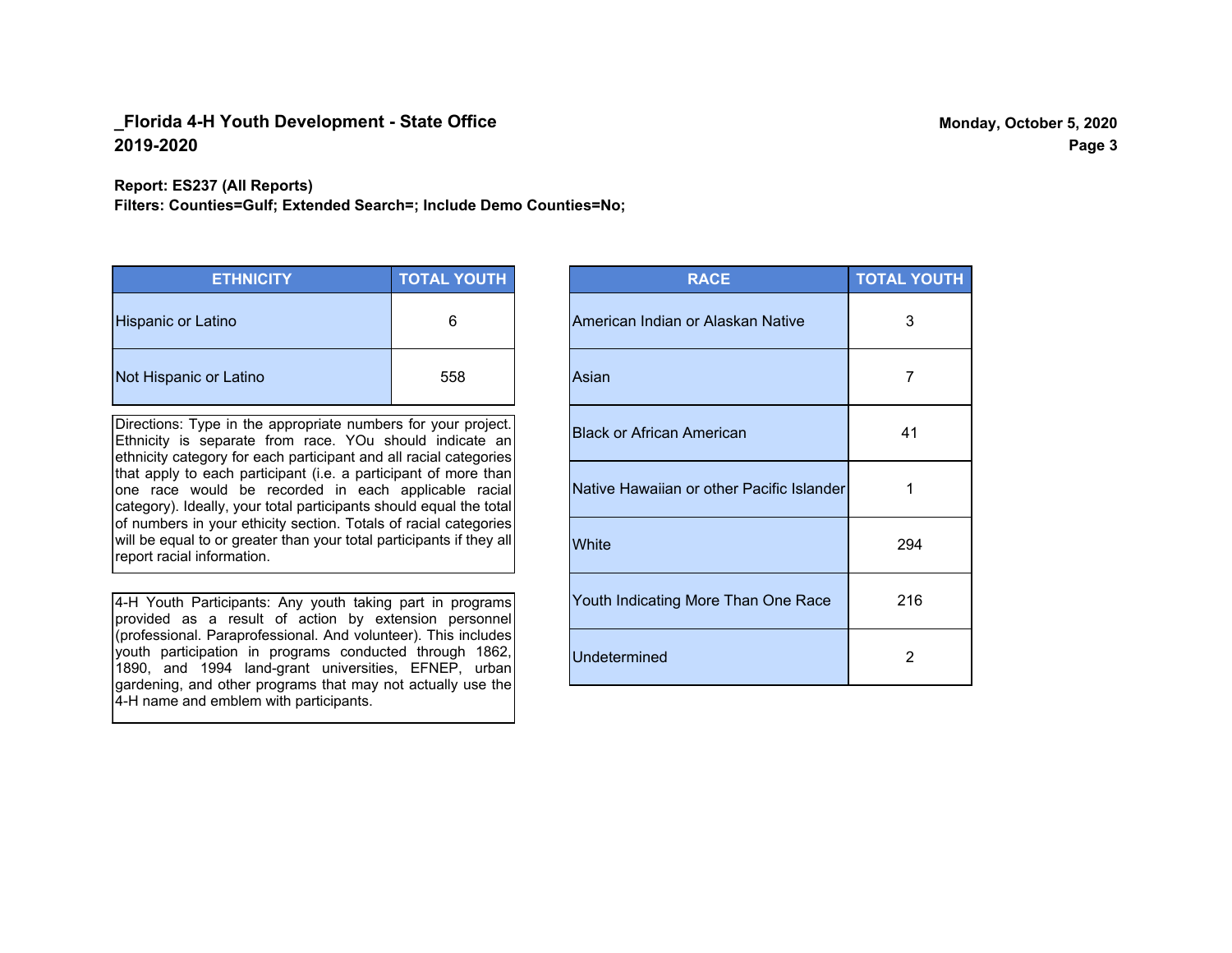**Report: ES237 (All Reports)**

**Filters: Counties=Gulf; Extended Search=; Include Demo Counties=No;**

| <b>Total Number of</b><br><b>Adult Volunteers</b> | <b>Total Number of</b><br>Youth Volunteers | Total |
|---------------------------------------------------|--------------------------------------------|-------|
| 15                                                |                                            | 15    |

Adult Volunteer: Unpaid support for the 4-H program by an individual beyond high school age.

Youth Volunteer: Unpaid support for the 4-H program by a person who has not yet graduated from high school.

**Page 4**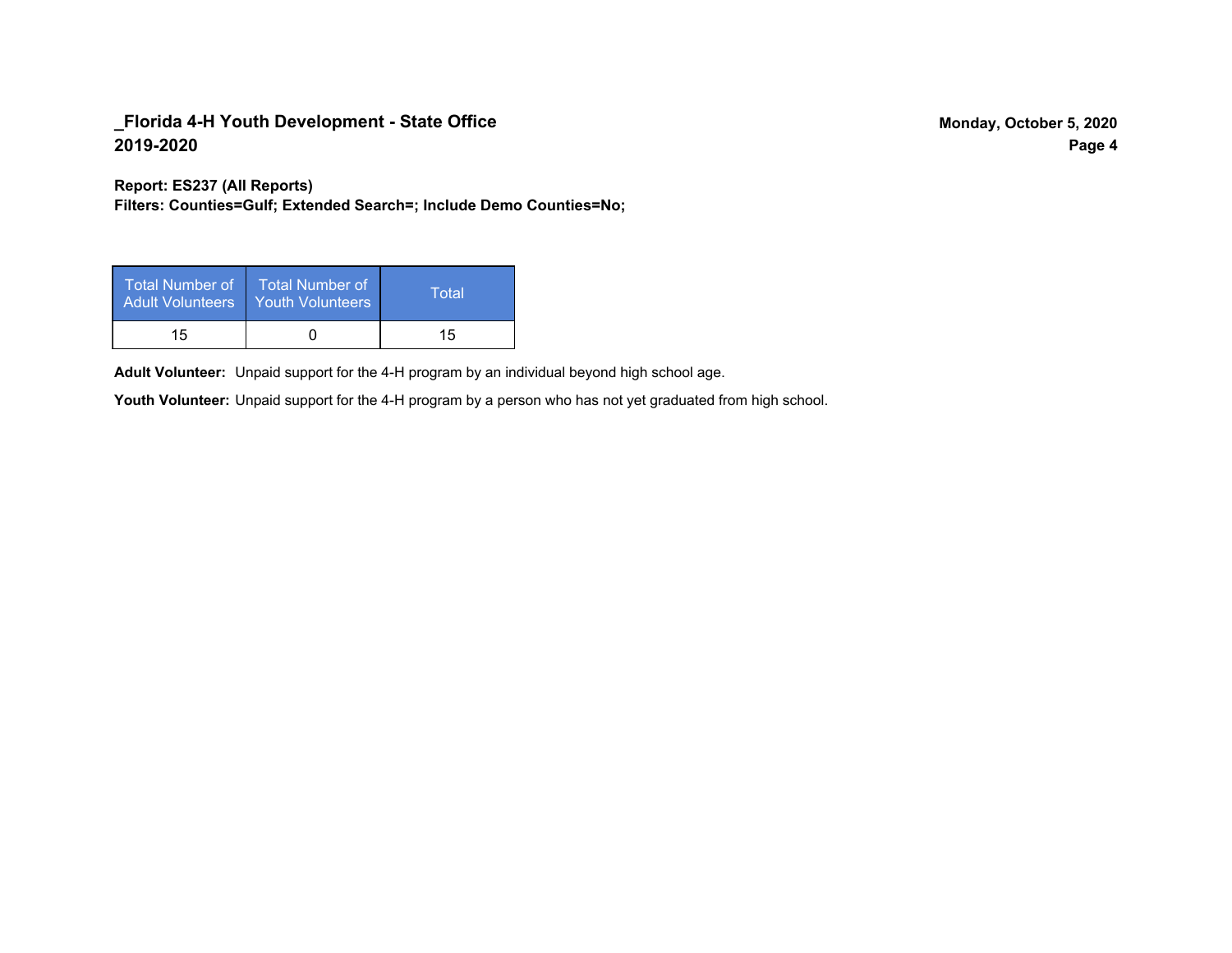55

#### **Ag in the Classroom**

| : Agriculture Awareness                   |    |
|-------------------------------------------|----|
| School Enrichment - Agriculture Awareness | 55 |
| School Enrichment - Pizza Garden          |    |

#### **Animals**

| (4-H Cloverbuds- ANIMALS & PETS)-retired project | $\pmb{0}$   |
|--------------------------------------------------|-------------|
| (CAGED BIRDS) Retired Project                    | 0           |
| (GOATS) Retired Project                          | 0           |
| (GOATS-Pygmy) Retired Project                    | $\mathbf 0$ |
| (HORSE-Advanced Horsemanship) Retired Project    | 0           |
| (HORSE - Horsemanship Science) Retired Project   | 0           |
| (LLAMAS AND ALPACAS)-retired project             | 0           |
| (POCKET PETS) Retired Project                    | 0           |
| <b>ANIMAL SCIENCES</b>                           | 405         |
| <b>BEEF</b>                                      | 3           |
| <b>CATS</b>                                      | 0           |
| <b>DAIRY CATTLE</b>                              | 0           |
| <b>DOGS</b>                                      | 0           |
| GOATS (Dairy)                                    | 0           |
| GOATS (Meat)                                     | $\mathbf 0$ |
| <b>HORSE</b>                                     | 22          |
| HORSE (Horseless Horse)                          | 0           |
| <b>PETS</b>                                      | 0           |
| <b>POULTRY</b>                                   | 398         |
| <b>RABBITS</b>                                   | 398         |
| <b>SHEEP</b>                                     | 0           |
| <b>SWINE</b>                                     | 0           |
|                                                  | 1226        |

## **Biological Sciences**

| (4-H Cloverbuds-SCIENCE & TECHNOLOGY) Retired Project | 0        |
|-------------------------------------------------------|----------|
| (Marine/Aquatic- AQUARIUMS) Retired Project           | 0        |
| (Marine/Aquatic-WETLANDS) Retired Project             | $\Omega$ |
| (Sciences- WINGS) Retired Project                     |          |
| (Wildlife - Bats) Retired Project                     | $\Omega$ |
| (Wildlife - Butterflies- WINGS) Retired Project       |          |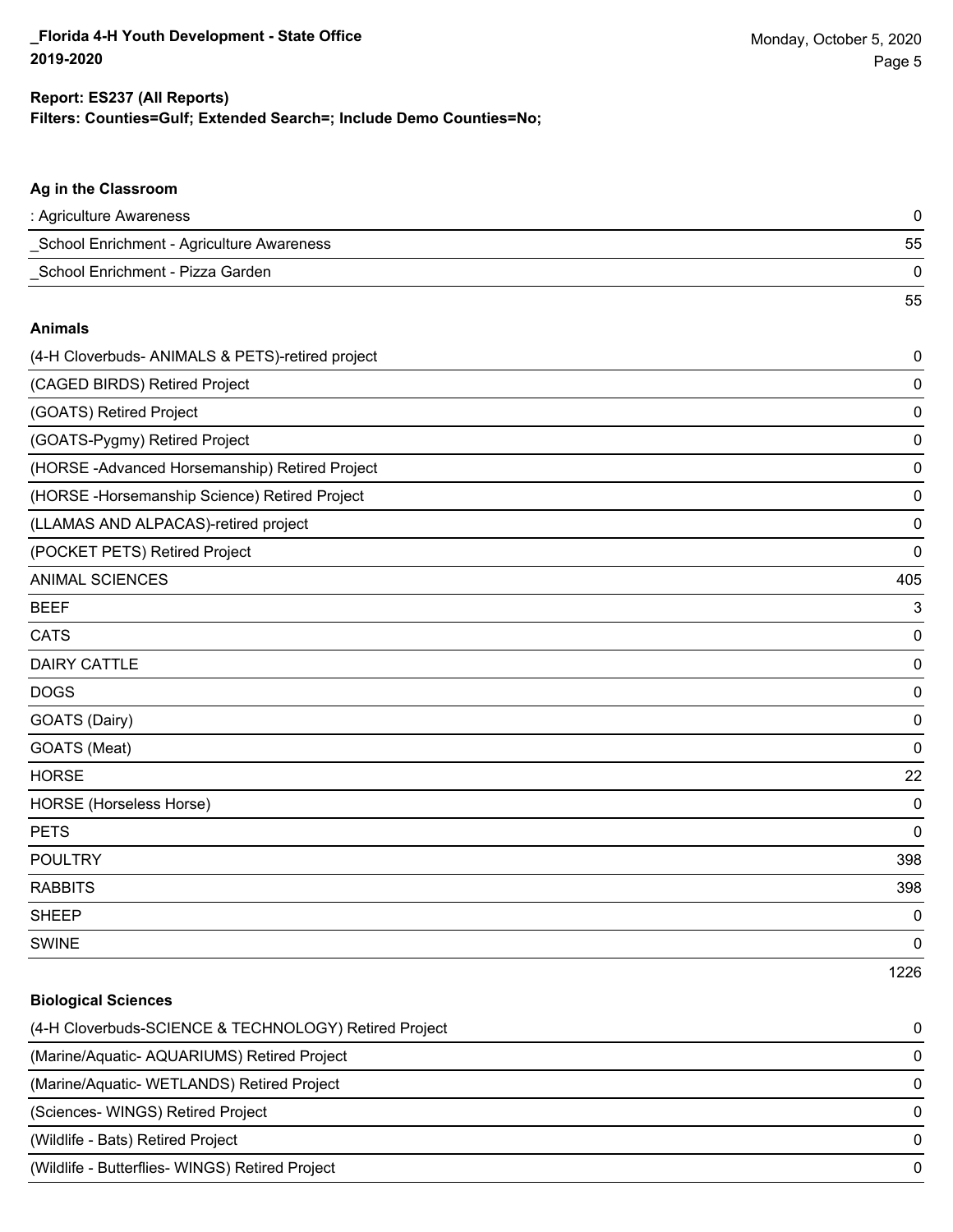### **Filters: Counties=Gulf; Extended Search=; Include Demo Counties=No; Report: ES237 (All Reports)**

| (Wildlife- BLUEBIRDS) Retired Project                     | 0 |
|-----------------------------------------------------------|---|
| : ABCs of ENTOMOLOGY                                      | 0 |
| : Entomology-Apiary/Beekeeping                            | 0 |
| : Meat Sciences                                           | 0 |
| : Natural Sciences                                        | 0 |
| _School Enrichment - Embryology                           | 0 |
| School Enrichment- Natural Sciences                       | 0 |
| INSECTS (ENTOMOLOGY)                                      | 0 |
| MARINE SCIENCE AND AQUATIC SCIENCES                       | 4 |
| <b>SCIENCE DISCOVERY</b>                                  | 2 |
| <b>VETERINARY SCIENCE</b>                                 | 0 |
|                                                           | 6 |
| <b>Civic Engagement</b>                                   |   |
| (4-H Cloverbuds- CITIZENSHIP)-retired project             | 0 |
| (Citizenship-INTERGENERATIONAL) Retired Project           | 0 |
| <b>CITIZENSHIP</b>                                        | 0 |
| CITIZENSHIP-COMMUNITY SERVICE                             | 4 |
| CULTURAL AND GLOBAL EDUCATION                             | 0 |
|                                                           | 4 |
| <b>Communications and Expressive Arts</b>                 |   |
| (4-H Cloverbuds- COMMUNICATIONS) Retired Project          | 0 |
| (4-H Cloverbuds- VISUAL-LEISURE ARTS) Retired Project     | 0 |
| (FILMMAKING) Retired Project                              | 0 |
| (LEISURE ARTS- Arts & Crafts) Retired Project             | 0 |
| (Leisure Arts- COLLECTIBLES) Retired Project              | 0 |
| (PHOTOGRAPHY) Retired Project                             | 0 |
| (PUBLIC SPEAKING) Retired Project                         | 0 |
| (VISUAL ARTS) Retired Project                             | 0 |
| School Enrichment - 4-H Tropicana Public Speaking Program | 0 |
| COMMUNICATIONS AND PUBLIC SPEAKING                        | 1 |
| <b>EXPRESSIVE ARTS</b>                                    | 1 |
| <b>VISUAL ARTS</b>                                        | 0 |
|                                                           | 2 |
| <b>Community / Volunteer Service</b>                      |   |

(Citizenship-PUBLIC ADVENTURES) Retired Project 0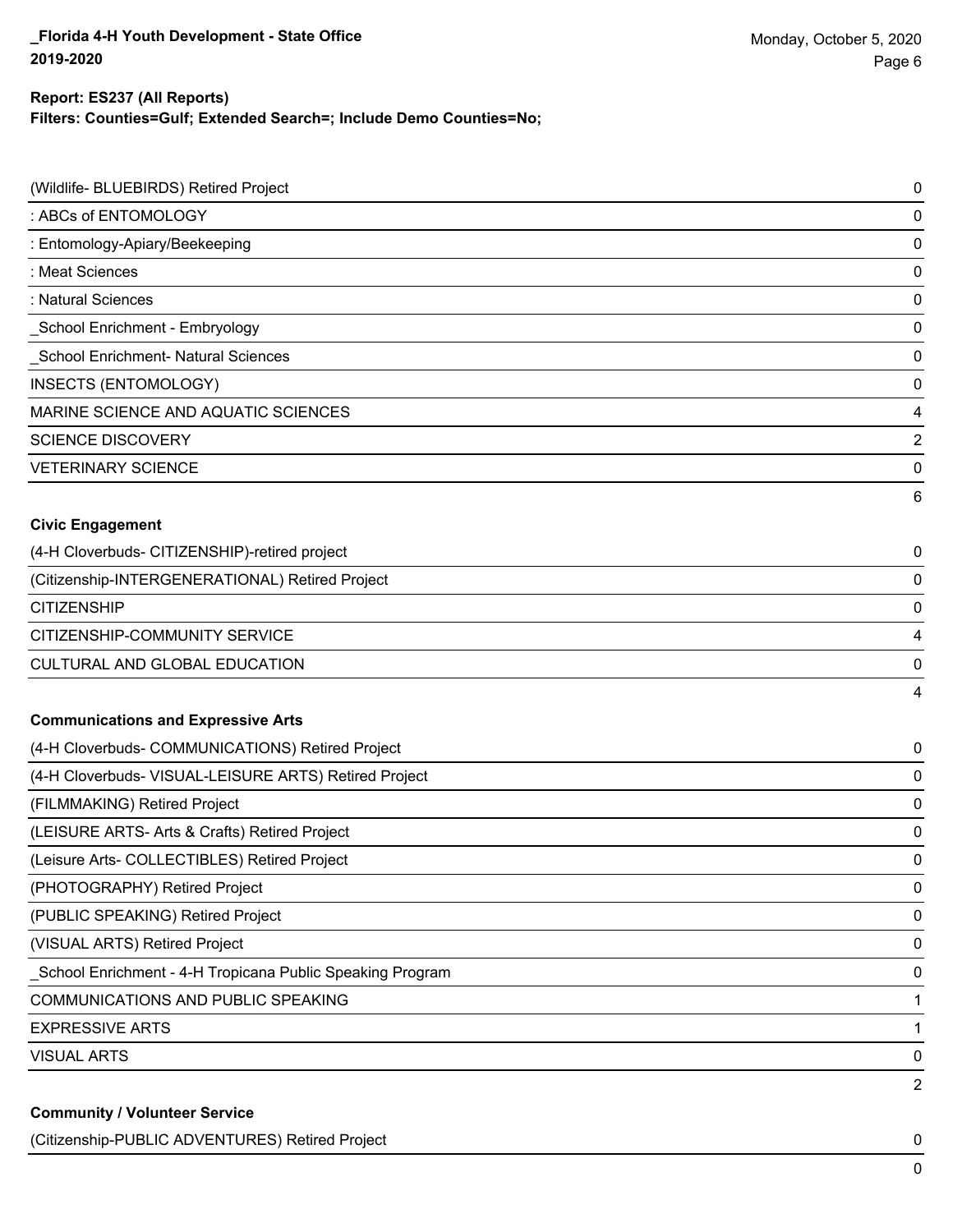| <b>Consumer and Family Science</b>                           |                         |
|--------------------------------------------------------------|-------------------------|
| (4-H Cloverbuds- CLOTHING) Retired project                   | 0                       |
| (CHILD DEVELOPMENT Babysitting) Retired Project              | 0                       |
| (Clothing - SELECTION) Retired Project                       | 0                       |
| (Clothing - SEWING) Retired Project                          | 0                       |
| (Clothing-Sewing- QUILTING) Retired Project                  | 0                       |
| (CONSUMER EDUCATION AND SHOPPING) Retired Project            | 0                       |
| (Human Development - Talking with TJ) Retired Project        | 0                       |
| (HUMAN DEVELOPMENT) Retired Project                          | 0                       |
| (Human Development-CHOICES) Retired Project                  | 0                       |
| (Money Management - FINANCIAL CHAMPIONS) Retired Project     | 0                       |
| : Consumer Choices Event                                     | 0                       |
| 4-H CLOVERBUDS                                               | 8                       |
| Animal Science- ALL ABOUT ANIMALS                            | 0                       |
| Animal Sciences- LIVESTOCK JUDGING                           | 0                       |
| Animals-PETS/SMALL ANIMALS                                   | 0                       |
| CHILD DEVELOPMENT & CHILD CARE                               | 0                       |
| Citizenship-SERVICE LEARNING                                 | 0                       |
| <b>CLOTHING &amp; SEWING</b>                                 | $\overline{\mathbf{c}}$ |
| <b>Exploring Farm Animals</b>                                | 0                       |
| Hog-n-Ham Project                                            | 0                       |
| Marine Science                                               | 0                       |
| MONEY MANAGEMENT                                             | 0                       |
| Performing Arts-DANCE/MOVEMENT                               | 0                       |
| Pet Pals                                                     | 0                       |
| Plant Pals, K-3 (5-8 yrs)                                    | 0                       |
| test                                                         | 0                       |
| Wildlife - Birds                                             | 0                       |
|                                                              | 10                      |
| <b>Environmental Education / Earth Sciences</b>              |                         |
| (4-H Cloverbuds- ENVIRONMENT-Earth Sciences) Retired Project | 0                       |
| : Recycling                                                  | 0                       |

: Water Education 0

\_School Enrichment - Project Learning Tree 0

\_School Enrichment- Environmental Sciences 0

EARTH SCIENCES 0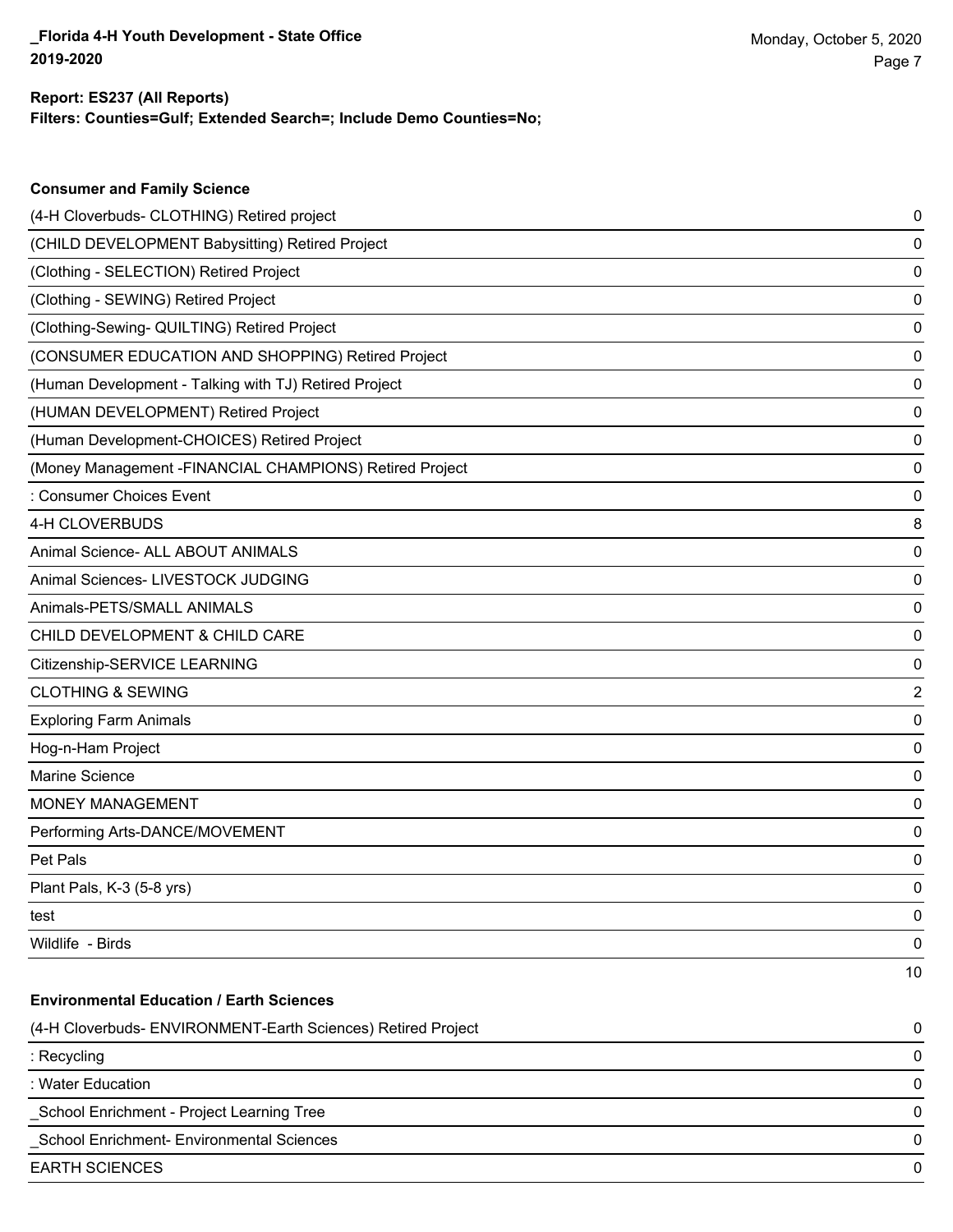#### **Report: ES237 (All Reports)**

**Filters: Counties=Gulf; Extended Search=; Include Demo Counties=No;**

| <b>ENERGY</b>                                         | 0 |
|-------------------------------------------------------|---|
| <b>ENVIRONMENTAL SCIENCES</b>                         | 4 |
| <b>FORESTRY</b>                                       | 0 |
| <b>OUTDOOR EDUCATION</b>                              |   |
| SOIL AND WATER SCIENCES                               | 0 |
| <b>SPORTFISHING</b>                                   | 0 |
| <b>SS - SHOOTING SPORTS</b>                           | 0 |
| <b>SS-ARCHERY</b>                                     | 0 |
| SS-HUNTING 10y/o                                      | 0 |
| SS-MUZZLELOADING 12y/o                                | 0 |
| SS-RIFLE, AIR                                         | 0 |
| SS- RIFLE, SMALL BORE                                 | 0 |
| SS-SHOTGUN 10y/o                                      | 0 |
| <b>WILDLIFE &amp; HABITATS</b>                        | 0 |
|                                                       | 5 |
| <b>Foods and Nutrition</b>                            |   |
| (4-H Cloverbuds- FOODS & NUTRITION) Retired Project   | 0 |
| (Food - SPORTS NUTRITION) Retired Project             | 0 |
| (FOOD AND FOOD PRESERVATION SCIENCES) Retired Project | 0 |

(FOOD PREP AND COOKING) Retired Project 0

(Food Prep- BREADS & BREADMAKING) Retired Project 0

(Food Prep- DAIRY FOODS) Retired Project 0

(Food Prep- MICROWAVE MAGIC) Retired Project 0

(Food Science- FOOD PRESERVATION) Retired Project 0

\_School Enrichment - YUM 0 \_School Enrichment - YUMMEE 0

\_School Enrichment- Nutrition 0

FOOD & NUTRITION 2

### **Health**

| (Health-HEALTH ROCKS) Retired Project       |  |
|---------------------------------------------|--|
| (HEALTH: PHYSICAL ACTIVITY) Retired Project |  |
| : Healthy Living                            |  |
| PERSONAL WELL BEING                         |  |
|                                             |  |

\_School Enrichment - Up for the Challenge 0

2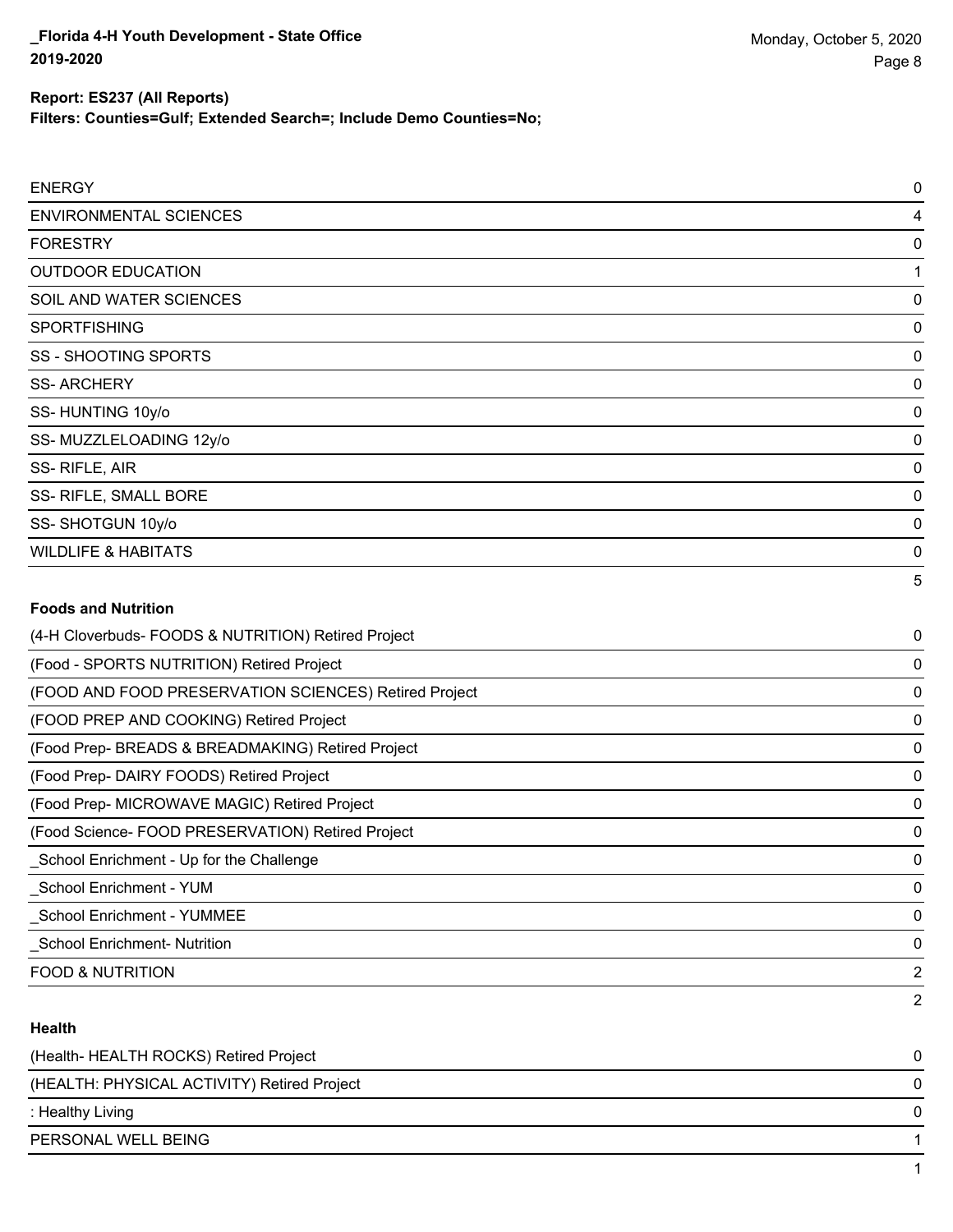### **Filters: Counties=Gulf; Extended Search=; Include Demo Counties=No; Report: ES237 (All Reports)**

| (4-H Cloverbuds- LEADERSHIP) Retired Project<br>0<br>(4-H Cloverbuds_DISCOVERY Projects) Retired Project<br>0<br>(Home Environment- CHANGING SPACES) Retired Project<br>0<br>(Plant Sciences - Mowing for Money) Retired Project<br>0<br>(Workforce Prep- CAREER DEVELOPMENT) Retired Project<br>0<br>(Workforce Prep- ENTREPRENEURSHIP) Retired Project<br>0<br><b>Character Education</b><br>0<br>: Personal Development<br>0<br><b>EXPLORING 4-H</b><br>3<br>LEADERSHIP DEVELOPMENT<br>4<br><b>WORKPLACE PREPARATION</b><br>0<br>7<br><b>Personal Safety</b><br>(Health and Safety- ATV SAFETY) Retired Project<br>0<br>(Health- EMERGENCY PREPARDNESS) Retired Project<br>0<br><b>ATV SAFETY</b><br>0<br><b>SAFETY</b><br>0<br>0<br><b>Physical Sciences</b><br>(ASTRONOMY) Retired Project<br>0<br>: Weather and Climate<br>0<br><b>AEROSPACE</b><br>0<br>0<br><b>Plant Science</b><br>(4-H Cloverbuds- PLANT SCIENCES-Gardening) Retired Project<br>0<br>(GROWING CITRUS) Retired Project<br>0<br>(Plant Sciences-GARDENING) Retired Project<br>0 | <b>Leadership and Personal Development</b>     |  |
|---------------------------------------------------------------------------------------------------------------------------------------------------------------------------------------------------------------------------------------------------------------------------------------------------------------------------------------------------------------------------------------------------------------------------------------------------------------------------------------------------------------------------------------------------------------------------------------------------------------------------------------------------------------------------------------------------------------------------------------------------------------------------------------------------------------------------------------------------------------------------------------------------------------------------------------------------------------------------------------------------------------------------------------------------------|------------------------------------------------|--|
|                                                                                                                                                                                                                                                                                                                                                                                                                                                                                                                                                                                                                                                                                                                                                                                                                                                                                                                                                                                                                                                         |                                                |  |
|                                                                                                                                                                                                                                                                                                                                                                                                                                                                                                                                                                                                                                                                                                                                                                                                                                                                                                                                                                                                                                                         |                                                |  |
|                                                                                                                                                                                                                                                                                                                                                                                                                                                                                                                                                                                                                                                                                                                                                                                                                                                                                                                                                                                                                                                         |                                                |  |
|                                                                                                                                                                                                                                                                                                                                                                                                                                                                                                                                                                                                                                                                                                                                                                                                                                                                                                                                                                                                                                                         |                                                |  |
|                                                                                                                                                                                                                                                                                                                                                                                                                                                                                                                                                                                                                                                                                                                                                                                                                                                                                                                                                                                                                                                         |                                                |  |
|                                                                                                                                                                                                                                                                                                                                                                                                                                                                                                                                                                                                                                                                                                                                                                                                                                                                                                                                                                                                                                                         |                                                |  |
|                                                                                                                                                                                                                                                                                                                                                                                                                                                                                                                                                                                                                                                                                                                                                                                                                                                                                                                                                                                                                                                         |                                                |  |
|                                                                                                                                                                                                                                                                                                                                                                                                                                                                                                                                                                                                                                                                                                                                                                                                                                                                                                                                                                                                                                                         |                                                |  |
|                                                                                                                                                                                                                                                                                                                                                                                                                                                                                                                                                                                                                                                                                                                                                                                                                                                                                                                                                                                                                                                         |                                                |  |
|                                                                                                                                                                                                                                                                                                                                                                                                                                                                                                                                                                                                                                                                                                                                                                                                                                                                                                                                                                                                                                                         |                                                |  |
|                                                                                                                                                                                                                                                                                                                                                                                                                                                                                                                                                                                                                                                                                                                                                                                                                                                                                                                                                                                                                                                         |                                                |  |
|                                                                                                                                                                                                                                                                                                                                                                                                                                                                                                                                                                                                                                                                                                                                                                                                                                                                                                                                                                                                                                                         |                                                |  |
|                                                                                                                                                                                                                                                                                                                                                                                                                                                                                                                                                                                                                                                                                                                                                                                                                                                                                                                                                                                                                                                         |                                                |  |
|                                                                                                                                                                                                                                                                                                                                                                                                                                                                                                                                                                                                                                                                                                                                                                                                                                                                                                                                                                                                                                                         |                                                |  |
|                                                                                                                                                                                                                                                                                                                                                                                                                                                                                                                                                                                                                                                                                                                                                                                                                                                                                                                                                                                                                                                         |                                                |  |
|                                                                                                                                                                                                                                                                                                                                                                                                                                                                                                                                                                                                                                                                                                                                                                                                                                                                                                                                                                                                                                                         |                                                |  |
|                                                                                                                                                                                                                                                                                                                                                                                                                                                                                                                                                                                                                                                                                                                                                                                                                                                                                                                                                                                                                                                         |                                                |  |
|                                                                                                                                                                                                                                                                                                                                                                                                                                                                                                                                                                                                                                                                                                                                                                                                                                                                                                                                                                                                                                                         |                                                |  |
|                                                                                                                                                                                                                                                                                                                                                                                                                                                                                                                                                                                                                                                                                                                                                                                                                                                                                                                                                                                                                                                         |                                                |  |
|                                                                                                                                                                                                                                                                                                                                                                                                                                                                                                                                                                                                                                                                                                                                                                                                                                                                                                                                                                                                                                                         |                                                |  |
|                                                                                                                                                                                                                                                                                                                                                                                                                                                                                                                                                                                                                                                                                                                                                                                                                                                                                                                                                                                                                                                         |                                                |  |
|                                                                                                                                                                                                                                                                                                                                                                                                                                                                                                                                                                                                                                                                                                                                                                                                                                                                                                                                                                                                                                                         |                                                |  |
|                                                                                                                                                                                                                                                                                                                                                                                                                                                                                                                                                                                                                                                                                                                                                                                                                                                                                                                                                                                                                                                         |                                                |  |
|                                                                                                                                                                                                                                                                                                                                                                                                                                                                                                                                                                                                                                                                                                                                                                                                                                                                                                                                                                                                                                                         |                                                |  |
|                                                                                                                                                                                                                                                                                                                                                                                                                                                                                                                                                                                                                                                                                                                                                                                                                                                                                                                                                                                                                                                         |                                                |  |
|                                                                                                                                                                                                                                                                                                                                                                                                                                                                                                                                                                                                                                                                                                                                                                                                                                                                                                                                                                                                                                                         |                                                |  |
|                                                                                                                                                                                                                                                                                                                                                                                                                                                                                                                                                                                                                                                                                                                                                                                                                                                                                                                                                                                                                                                         |                                                |  |
|                                                                                                                                                                                                                                                                                                                                                                                                                                                                                                                                                                                                                                                                                                                                                                                                                                                                                                                                                                                                                                                         |                                                |  |
| 0                                                                                                                                                                                                                                                                                                                                                                                                                                                                                                                                                                                                                                                                                                                                                                                                                                                                                                                                                                                                                                                       | (Plants - Gardening - FLOWERS) Retired Project |  |

(Plants -Gardening- VEGETABLES) Retired Project 0

(Plants -Gardening-CONTAINER GARDENING) Retired Project 0

\_School Enrichment- Gardening and Plants 78

GARDENING AND PLANTS O

GARDENING AND PLANTS: JR MASTER GARDENER 0